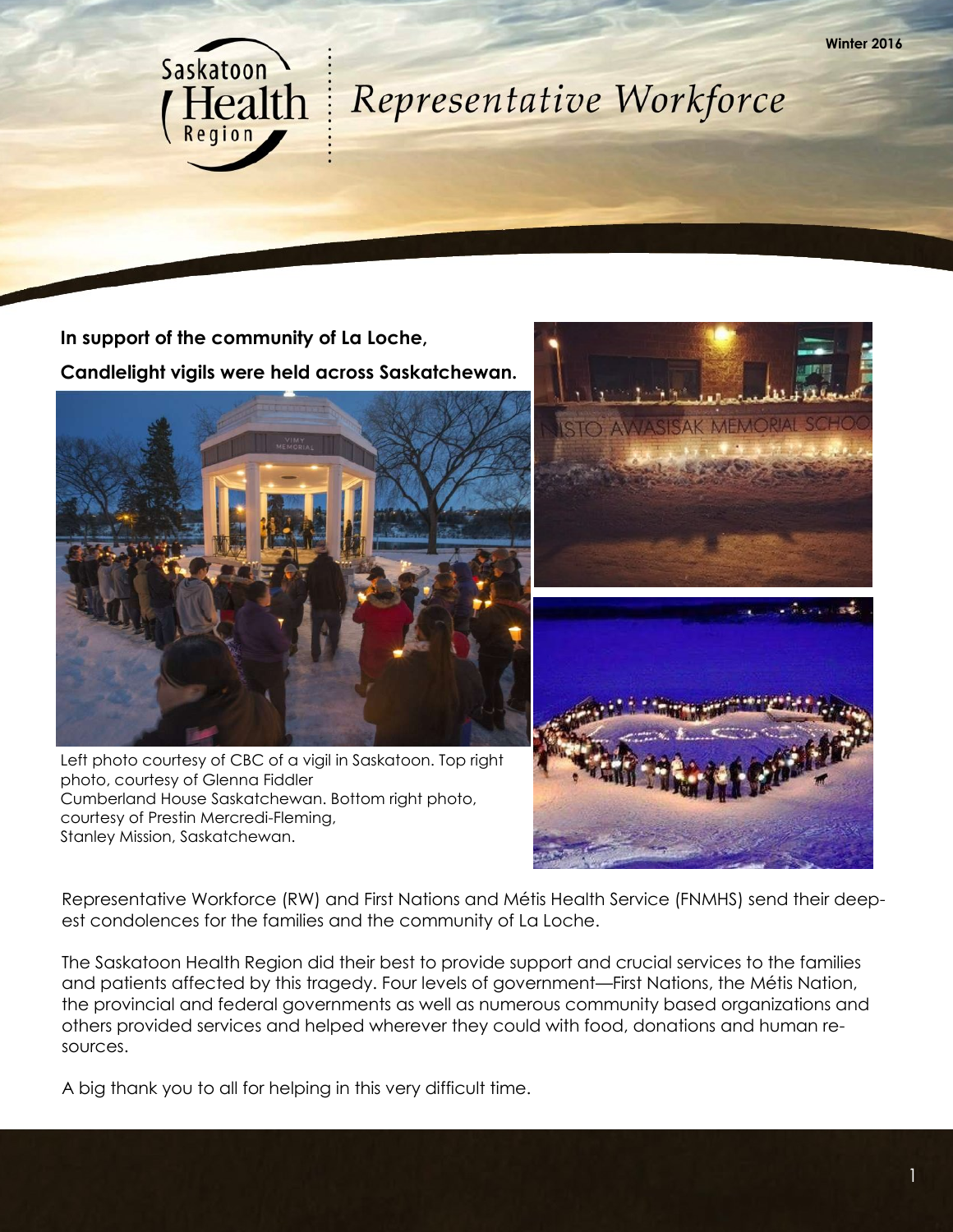## In and around Saskatoon Health Region.



Sonya Tootoosis has been employed with the Health region for almost 10 years. "*Since May 4, 2005, I have worked as an addictions counselor at Brief & Social Detox.* 

*I attended First Nations University of Canada and the Saskatchewan Indian Institute of Technologies. It was at SIIT that I received my diploma in Community Services- Addictions."*

*"I decided to work in this area as it is so varied, worthwhile and challenging. No two days are alike. I meet some of the best people in the province in this line of work— I am very fortunate.* 

*Things that help me stay at SHR are simple really. I have felt supported at work and by my team. I have been able to try working different sites. There is no blanket treatment that works for everyone, and that means we have to try different training, new ideas, and innovation in treatment options. There are many opportunities in SHR, in ar-*

*eas involving concurrent disorders, methadone assisted recovery, outpatient, youth, addictions, inpatient centers. It is worthwhile, interesting and amazing."*



Welcome to Shirley Maurice. She is in her third year of completion of her Bachelor of Indigenous Social Work at the First Nations University of Canada. Shirley started her practicum on January 2, 2016 with the First Nations and Métis Health Service.

She says, "My experience so far has been great. I admire the work ethic and professionalism from the social workers within First Nations and Métis Health and at Royal University Hospital.



"The health care system is unique and especially the services provided for people coming from rural and northern communities."

Once Shirley completes her education, she plans to move back to her home community of La Loche. Shirley explains why she is studying social work, "I want to help people heal from the intergenerational trauma caused by colonization. It is important to implement spiritual based practices such as the medicine wheel teachings into healing lodges for families in my community"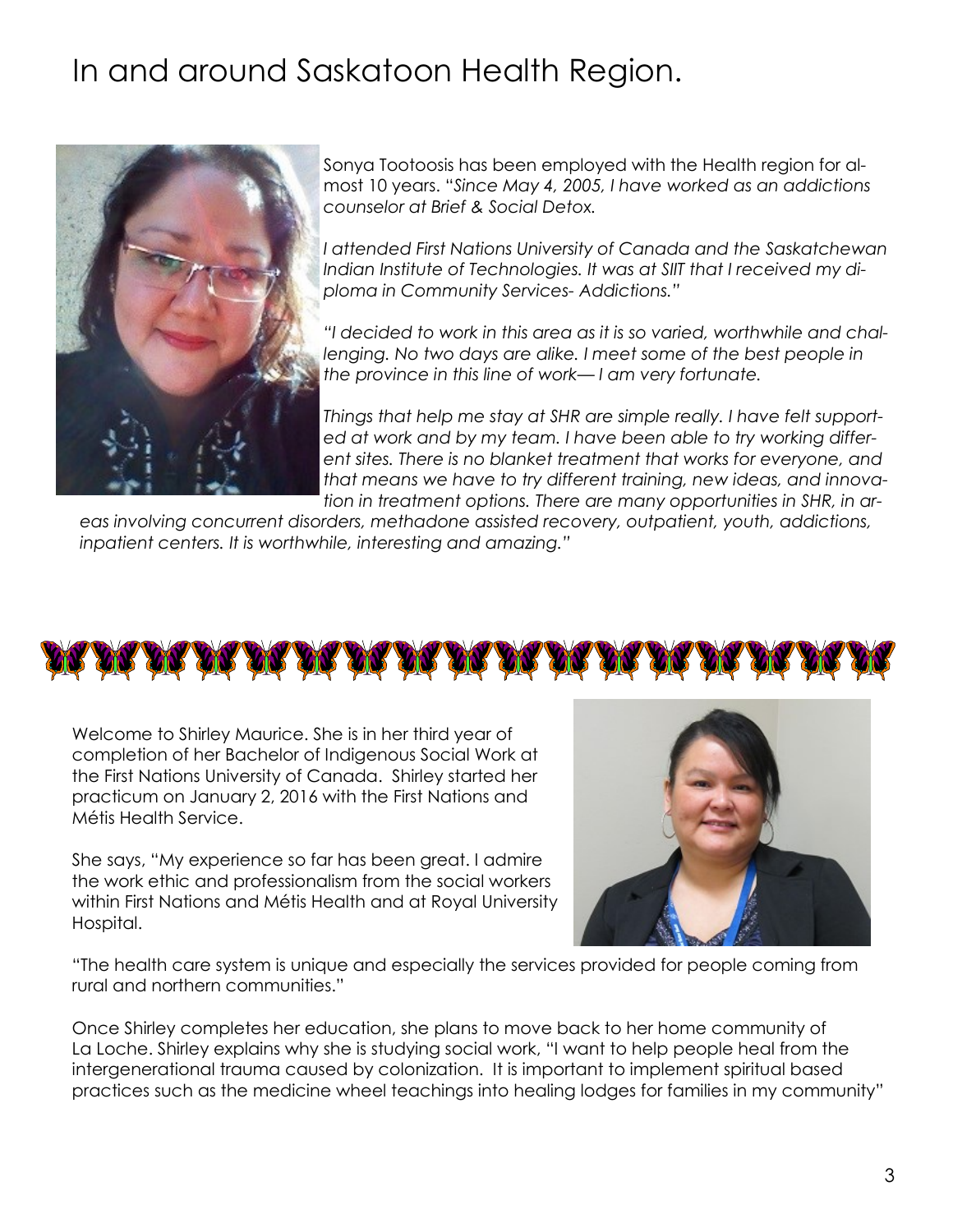



In the last two fiscal years the turnover rate of Aboriginal employees has been lower than the overall SHR turnover rate (See diagrams below). This success is a result of the

invaluable information that has been received from the experiences of past employees through annual exit Interviews. The information received helped inform strategic action to increase retention. A number of initiatives undertaken by the



Representative Workforce (RW) Department supported the increase in retention for Aboriginal employees. The RW created an email data base of all self- identified First Nations, Métis and Inuit staff. We started to connect bi-monthly with the 350 – 400 staff about the news and opportunities via email. We had identified from previous exit surveys that many of our casual Aboriginal employees often did not hear about and therefore did not take advantage of the region- wide initiatives when they came in for their casual shifts.

This support has ranged from fielding questions about scheduling processes to requests to sit in on "attendance" meetings. In addition we invited FNMI employees to information sessions on changes to Scheduling (how to access shifts) and Gateway (how to access positions) in December 2014. I*n the past, information on how to get more shifts, how to apply for a new or casual position were challenges for the casual staff.* 

In 2014, staff was encouraged to apply for other casual positions in what was known as Casual Optimization. All these new practices were widely promoted and all casual employees were able to use the information to apply for more shifts.

Education has also contributed to the retention rates. The Representative Workforce staff continues to educate all new employees through the Cultivating Change Workshop (Aboriginal Awareness Training) offered at WOW. The department also held numerous Cultural Self Awareness training sessions and Cultural Conversations throughout the year.

First Nation and Métis Health Services unit's high profile brings recognition to Aboriginal staff that their contributions and communities are important and the Saskatoon Health Region is continually working together for better health and healthier communities. Exit surveys report only one side of the story. Employee's experiences can offer a better understanding. Representative Workforce and the Saskatoon Health Region play a greater role in employment support/retention services. We can use these results to further strategize retention initiatives and work together in shaping a workplace that is culturally safe.